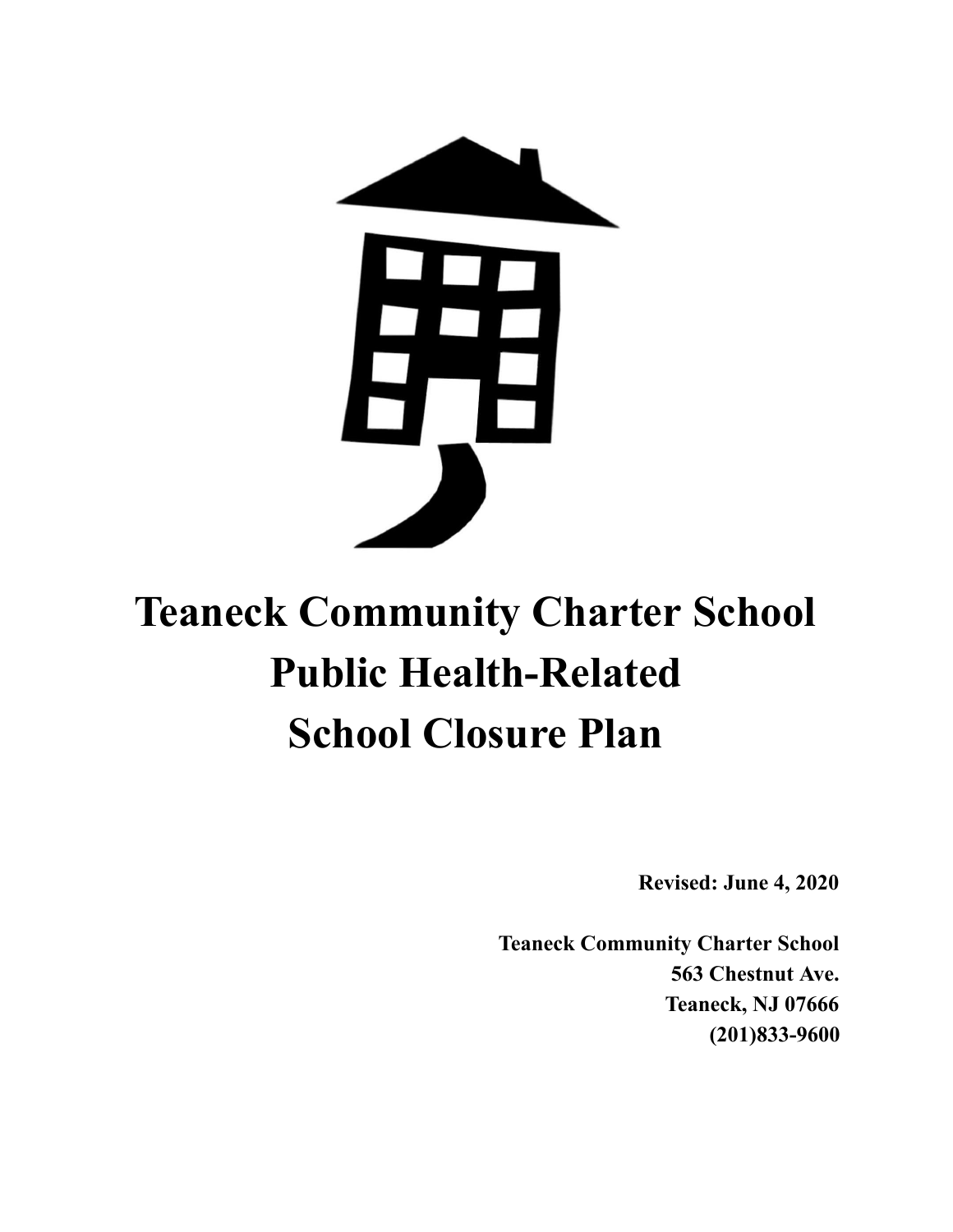#### **Education Philosophy**

It is the mission of (TCCS) Teaneck Community Charter School to provide a nurturing environment in which students realize their full intellectual potential and become *self-directed learners*, who make both pragmatic and creative use of basic skills and who understand and appreciate the cultural diversity of our society. The faculty, staff, parents, extended family, and other members of a child's support network are committed to creating and operating a student-centered "learning community" which *promotes and supports a child's natural curiosity and enthusiasm for acquiring knowledge*. This learning community will follow a *"living curriculum"* -- an experiential, interdisciplinary study that encompasses literacy, critical thinking, and *responsible social interaction* while empowering each child to *demonstrate his/her unique interests and abilities*.

#### **Demographic Profile**

Please see Appendix A for a breakdown of the district's student population demographics.

#### **Essential Employees**

Please see Appendix B for a list of employees deemed "Essential" during the school closure.

#### **Delivery of virtual and remote instruction**

*- Differentiate instructional time, class assignments, independent work, and measures of student learning by grade bands. In each grade band, design virtual, and remote learning plans to maximize student growth and learning to the greatest extent possible.*

Schoolwide (K-8), Google Classroom is being used as our standard learning management system during distance learning. Instruction is delivered through a mix of asynchronous resources and assignments (pre-recorded teacher videos, screencasts, digital textbook lessons, etc.) and direct synchronous instruction and feedback via videoconferencing sessions and virtual office hours and are frequently modified and adapted based on shared best practices. Teachers are expected to prepare (pre-record) and/or deliver at least 20 minutes of in-person instruction per day. Actual times may vary greatly, depending on specific grade level, course, or student needs. Teacher teams at various grade levels (K, 1-2, 3-4, 5-6, 7-8) have provided students and parents with "suggested" daily schedules to follow to assist with time management and expected instructional time, which varies by grade level. Please see Appendix C for an example of these schedules.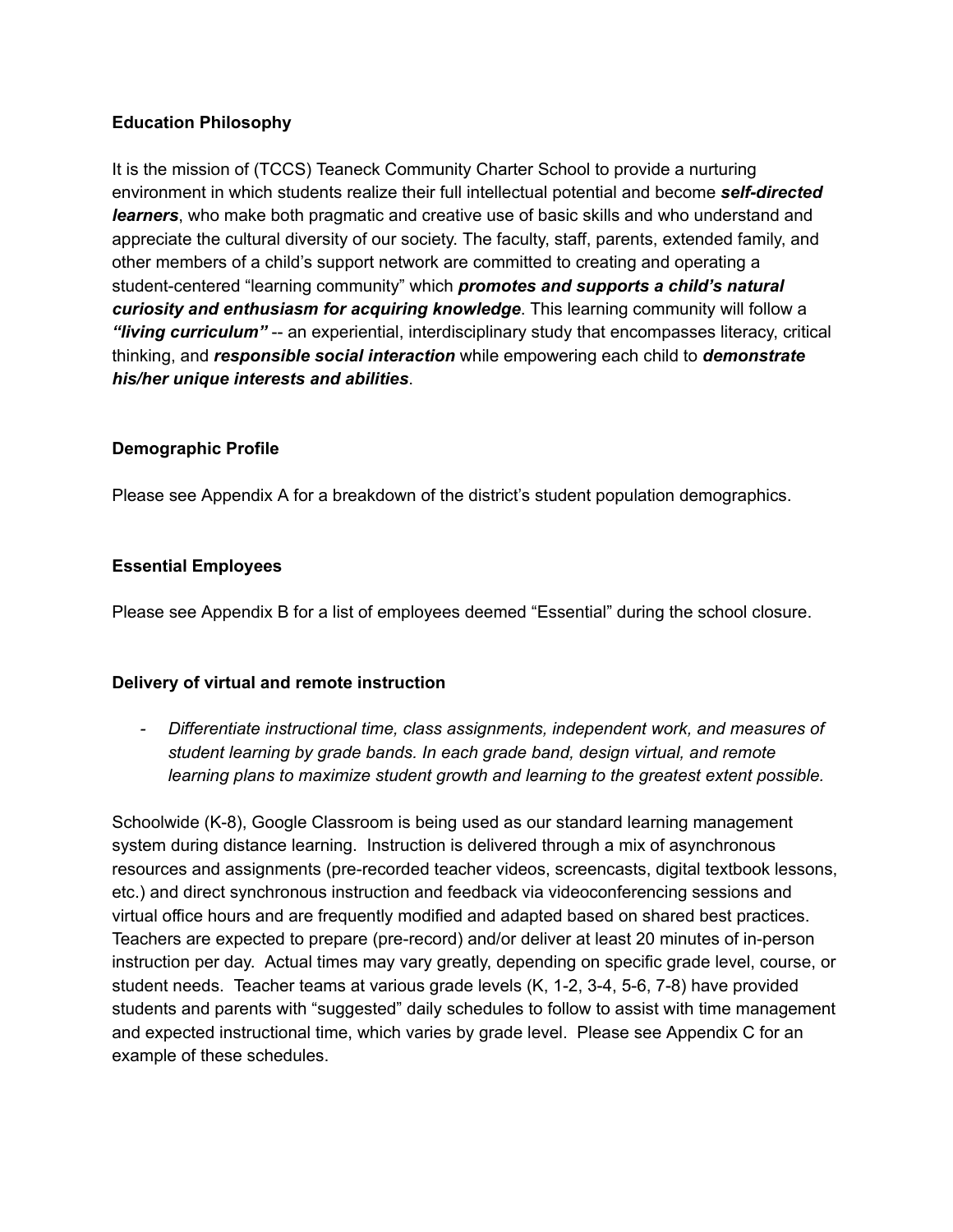The lesson and assignments are based on specific times that it takes to complete, for example, a video may be 10 minutes long and then the student is required to answer questions pertaining to the video. The completion of the assignment assures us that the student received the required amount of minutes per day of instruction. While the posted schedules are intended to serve as a time management tool, students may work at different times - provided they follow the posted class "period" length.

Supplemental instruction is scheduled directly by Basic Skills teachers and they meet periodically with students via zoom to deliver instruction - typically in one to two 20 minute sessions per week, depending on student need. During these sessions, supplemental assignments are given, collected and assessed.

Special education teachers work collaboratively with their general education teacher co-teacher to plan multi-sensory lessons. They then modify each lesson and/or assignment based upon students' needs and ability levels. This could entail modifying questions, providing prompting or scaffolding, providing supplemental materials, reducing the amount of work required or changing the required activity completely to something more appropriate. Teachers also schedule small group and/or one-on-one sessions with students to support their unique needs and guide them through the process.

Specific students have instructional aides assigned to them. The aides are responsible for helping the students stay organized, focus on their work and provide one-on-one tutoring when required.

Multiple software programs are utilized so that students can enhance their unique deficits. For example, MobyMax is a program used specifically with classified students. Students took a placement test in the beginning of the 2019-2020 school year and the program diagnosed deficits based upon curriculum standards. The program then prescribes specific lessons to the students to work on those deficits. Teachers also have the ability to assign different lessons or have students repeat lessons. This is used across content areas such as reading, writing, phonics, spelling, math, etc. Similarly, IXL is a program used with our general education students to work on individual levels and strengthen deficits. Like MobyMax, a placement test helps diagnose students' individual difficulties and then gives them the choice on questions they want to work on to strengthen those areas.

In Language Arts, elementary students use Achieve 3000 which assigns reading content on a student's instructional level and provides them with questions and activities to enhance reading abilities.

Teachers monitor student attainment of learning objectives in various ways: After a lesson is taught, they assign, collect, and correct their work; Questioning students during live classroom discussions and/or via assessments to check their understanding of the material being taught and conducting periodic reviews with students to confirm their grasp of learning material and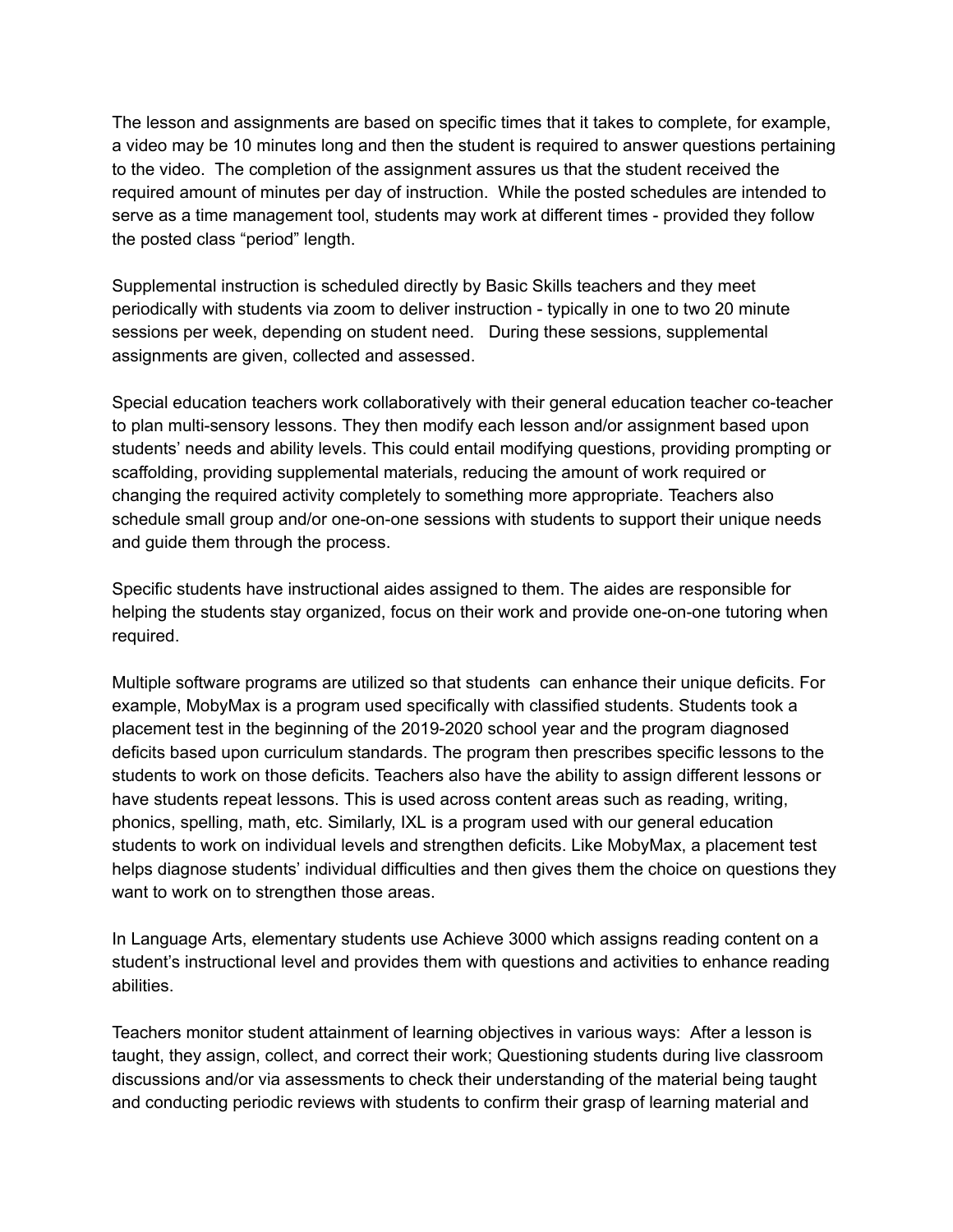identify gaps in their knowledge and understanding; Administering and correcting tests; Recording scores and reviewing student performance data collected and using the data to make needed adjustments in instruction of learning objectives.

Data provided by differentiated software programs (i.e. MobyMax, IXL, Achieve3000) help teachers monitor student progress and achievement and make data-driven decisions related to instruction.

*- Detail how remote instruction meets the needs of English Language Learners (ELL) and Students with Disabilities to the greatest extent possible, including the provision of related services.*

Attention to the needs of our special student population is overseen by our Director of Special Services. Compliance is ensured through constant communication with teachers and families, including weekly roundtable meetings to focus on the needs of these students during our distance learning program. When applicable, related services are provided online.

*- Describe the district's plan for measuring and addressing any ongoing digital divide that continues to exist, whether it be network access or lack of sufficient access to devices.*

Any student whose parents identify the need for a device or internet access to complete online assignments are provided devices by the school, as necessary. When the possibility of a closure was first considered, a schoolwide survey was conducted to determine device and internet availability at home. At that time, 3 families had been identified as not having a device for completing online instruction. These families were issued a TCCS managed chromebook for student use prior to closure. After another week, when it became apparent that the closure would extend longer than anticipated and that families may need an additional device at home, since sharing between siblings was no longer viable, parents were given an additional opportunity to get a chromebook from the school. Since that time, more than 80 chromebooks have been distributed to families and we continue to provide devices as requested. Based on our survey and ongoing communication with families, we have determined that all of our students have network access at home.

### **Attendance**

- *Describe the district's attendance policies, including how the district determines whether a student is present or absent, and how a student's attendance will factor into promotion, retention, graduation, discipline, and any other decisions that will affect the student.*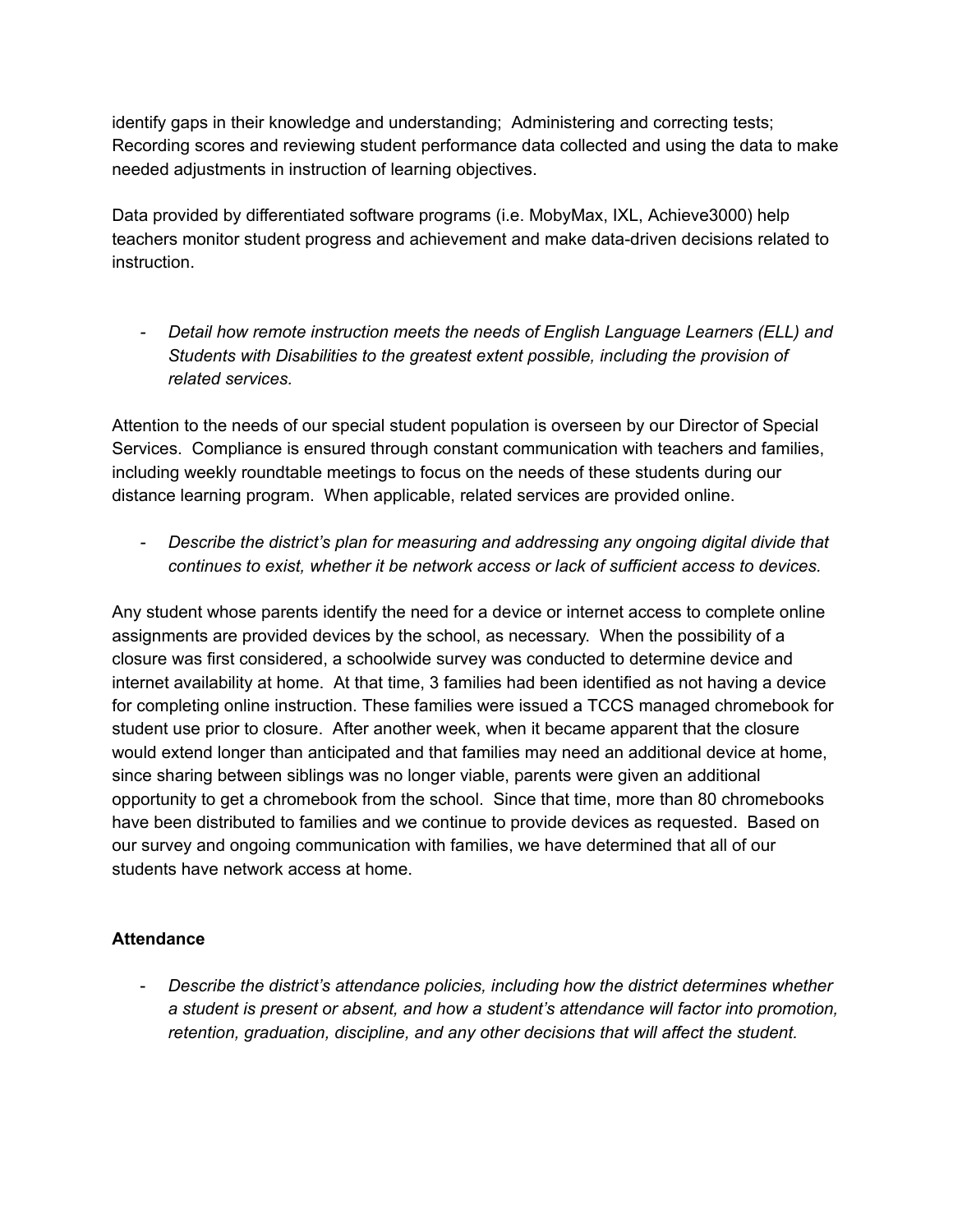Daily attendance is entered / verified by parents via the parent portal of our student information system, Realtime. Any decisions pertaining to promotion, retention, graduation, discipline, etc. will primarily be based on attendance patterns that existed prior to distance learning.

- *Describe how the district is following up with the family when a student is not participating in online instruction and/or submitting assignments.*

When a student is not participating in online instruction and/or submitting assignments, the teacher makes an attempt to contact the parent of that student. They try to communicate with them via email and/or phone call.

If the teacher has been unsuccessful reaching the parent and/or the student continues to not participate in online instruction and/or submitting assignments, they share the information with the Principal. The Principal makes similar attempts to contact the parent, contacts the student directly via email and, when necessary, enlists the assistance of the school social worker.

## **Students with Disabilities**

- *Describe the delivery of remote/virtual instruction to implement Individualized Education Plans (IEPs) for students with disabilities to the greatest extent possible, including accessible materials and platforms.*

In order to implement IEPs during distance learning, the following services are provided:

- Consultative Services special education teacher attends weekly PLC with teachers, modifies assignments and activities
- **●** Inclusion Services Google classroom co-taught with general and special education teachers, modified assignments and activities
- Pull-Out Resource Google classroom taught by special education teacher, assignments created specifically to address IEP goals
- Related Services
	- Occupational Therapy weekly live sessions, activities provided to students for home practice, packets with activities to address IEP goals
	- Speech Therapy weekly live sessions, activities provided to students for home practice, packets with activities to address IEP goals
	- $\circ$  Counseling weekly live sessions, collaboration with staff through PLCs, round-tables, phone calls and emails as needed
	- *○* Shared/One-to-One Aides aides assigned to students, emails/phone calls with parents and students, tracks complete and incomplete assignments, collaborates with teachers, attends weekly round-tables to discuss work and strategies, individual video conferencing with student, as needed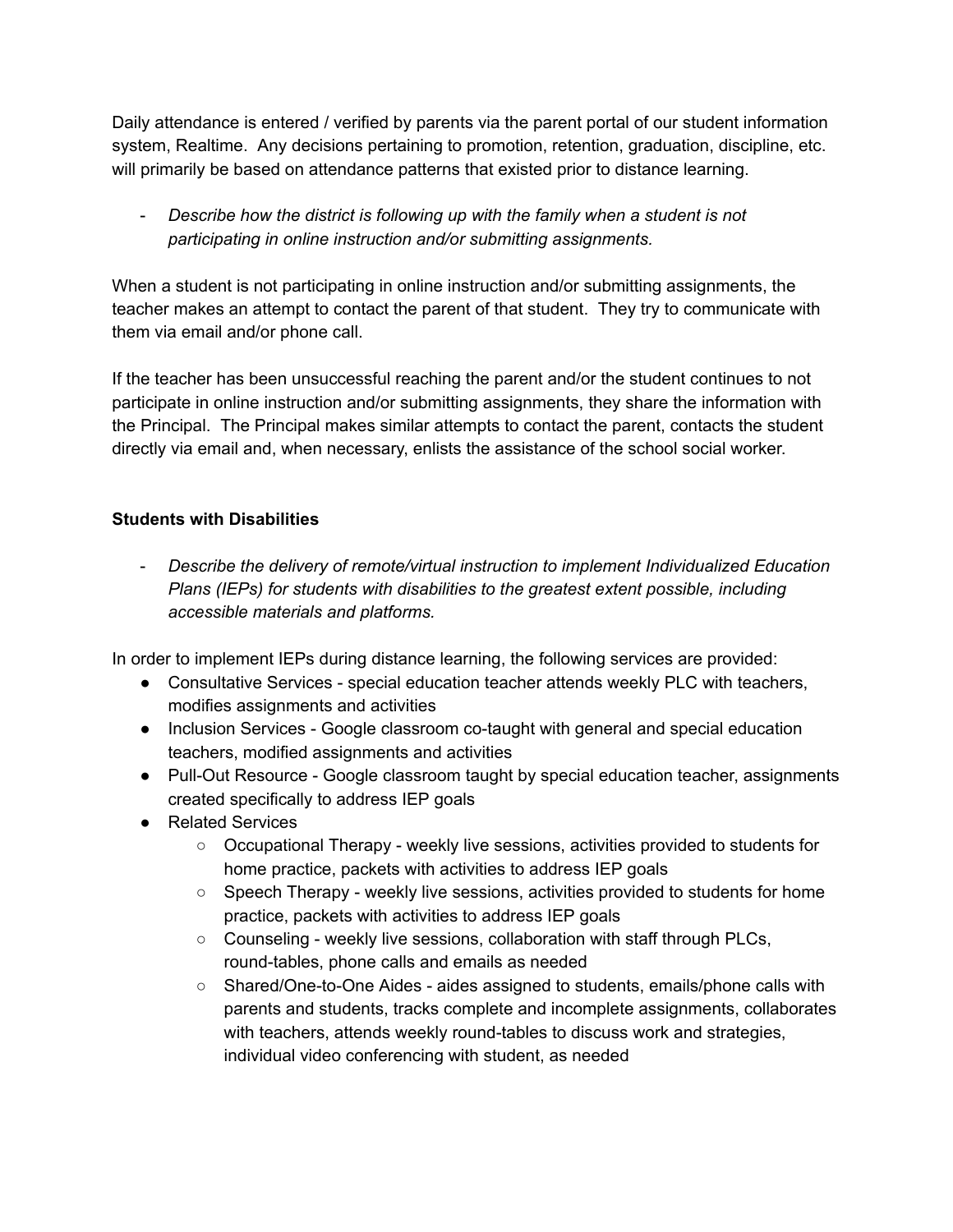The following accessible materials and platforms are used:

- MobyMax all subject areas, individual activities assigned based upon IEP goal areas and deficit areas
- Achieve3000 reading passages provided at student instructional level
- Pearson online math curriculum, teachers modify work as required by student ability level and IEP
- Special education plans activities with general education teacher, modifies materials and assignments
- *Describe the methods used to document IEP implementation including the tracking of services, student progress as well as the provision of accommodations and modifications.*

IEP implementation is documented by the Director of Special Services on a master spreadsheet. In order to track services and student progress, the following actions are taken:

- Administration assigned as 'co-teachers' to all Google Classrooms
- Administration attends Zoom sessions
- Conduct weekly individual check-ins with special education teachers and related service providers
- Special education teachers attend weekly PLC meetings with grade level teams
- Weekly team meeting with all instructional aides
- Weekly round-table meetings with general education teachers, special education teachers and assigned instructional aides to collaborate and problem solve for specific students
- Monitoring progress reports

As necessary, the following accommodations and modifications are made:

- Modified assignments
- **●** Reduction of work
- **●** Extended time to complete assignments, late assignments accepted and graded without penalty
- Reteaching concepts and ability to retake assessments if needed
- Instructional aides provided to students assist with content, assignment completion, organization, etc.
- Manipulatives packets provided to students prior to leaving school, virtual manipulatives available
- Chunking of work/smaller segments assignments broken down and provided in segments
- *Describe how case managers follow up with families to ensure services are implemented in accordance with IEPs to the greatest extent possible.*

Case managers regularly check-in with families via email and/or phone.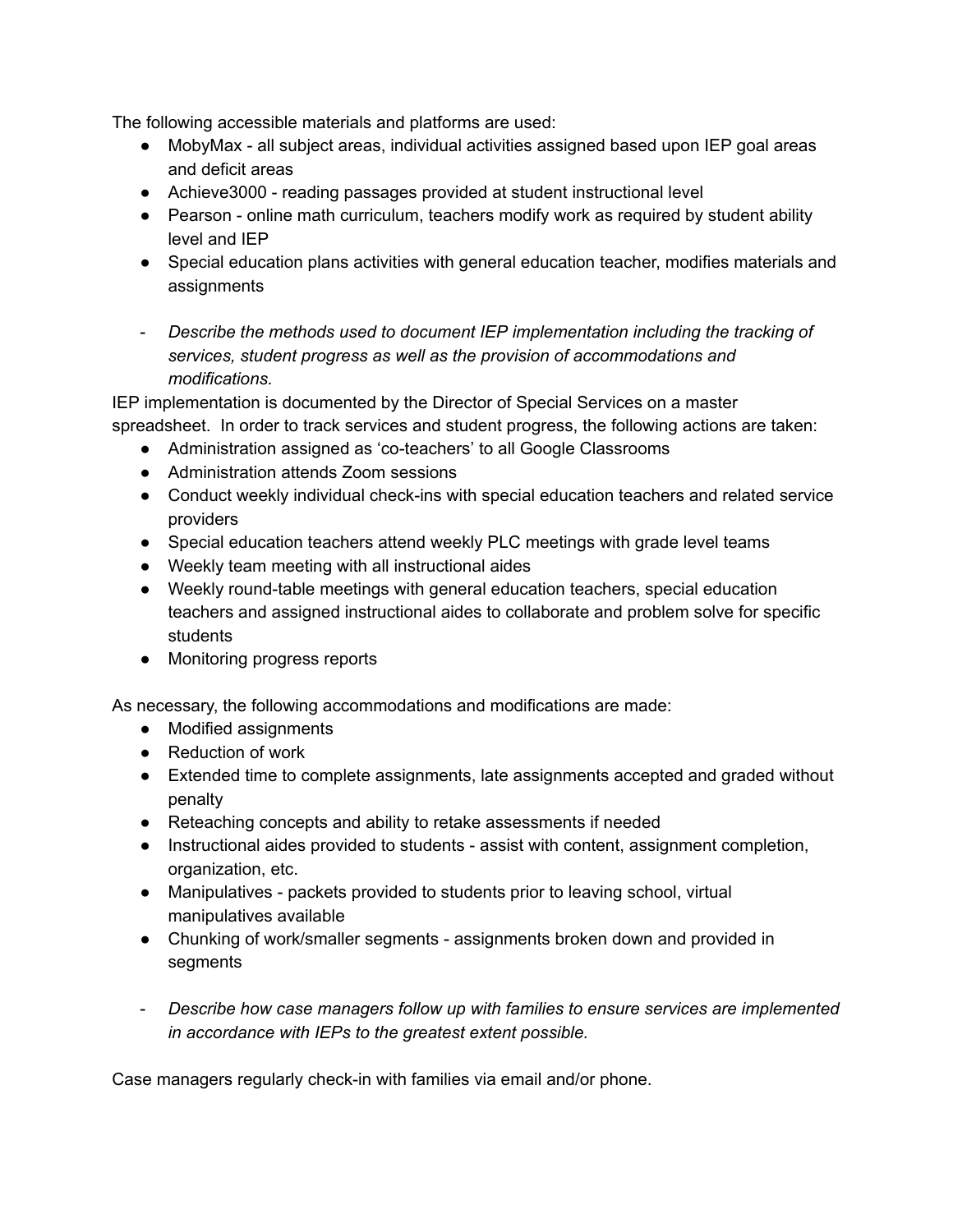- *Describe how the district conducts virtual IEP meetings, evaluation, and other meetings to identify, evaluate, and/or reevaluate students with disabilities*

IEP Meetings are conducted as follows:

- IEP meetings held via Zoom, Google calendar invite sent out
- All IEP meetings through 10/15/2020 will be held by the end of the 2019-2020 school year
- IEP surveys sent to staff
	- $\circ$  General education classes where no services are provided  $\rightarrow$  General education teachers complete PLAAF
	- $\circ$  General education classes with inclusion services  $\rightarrow$  General education and special education teachers complete PLAAF collaboratively, special education complete goals/objectives and accommodations and modifications
	- $\circ$  Special education classes (pull out resource)  $\rightarrow$  Special education teachers complete PLAAF, goals/objectives and accommodations and modifications
- Case managers complete remainder of IEP
- *●* Annual reviews held 10-14 days before due date to allow for flexibility in scheduling
- All general education, special education and related service providers invited
	- Only one general education and one special education required
	- Staff that does not attend, still required to submit surveys documenting current level of functioning
- Draft IEP, formal invitation and PRISE sent to parents in advance

Other CST meetings are conducted as follows:

- CST meetings held via Zoom, Google calendar invite sent out
- All reevaluation meetings through 12/31/2020 will be held by the end of the 2019-2020 school year
- Surveys sent to staff
	- General education, special education and related service providers complete PLAAF
- Reevaluation meetings held 10-14 days before 60 day due date
- All general education, special education and related service providers invited
	- Only one general education and one special education required
	- Staff that does not attend, still required to submit surveys documenting current level of functioning
- Case manager completes re evaluation and eligibility paperwork
- Only social history completed remotely
- **●** Any completed evaluation, formal invitation and PRISE sent to parents at least 10 days prior to meeting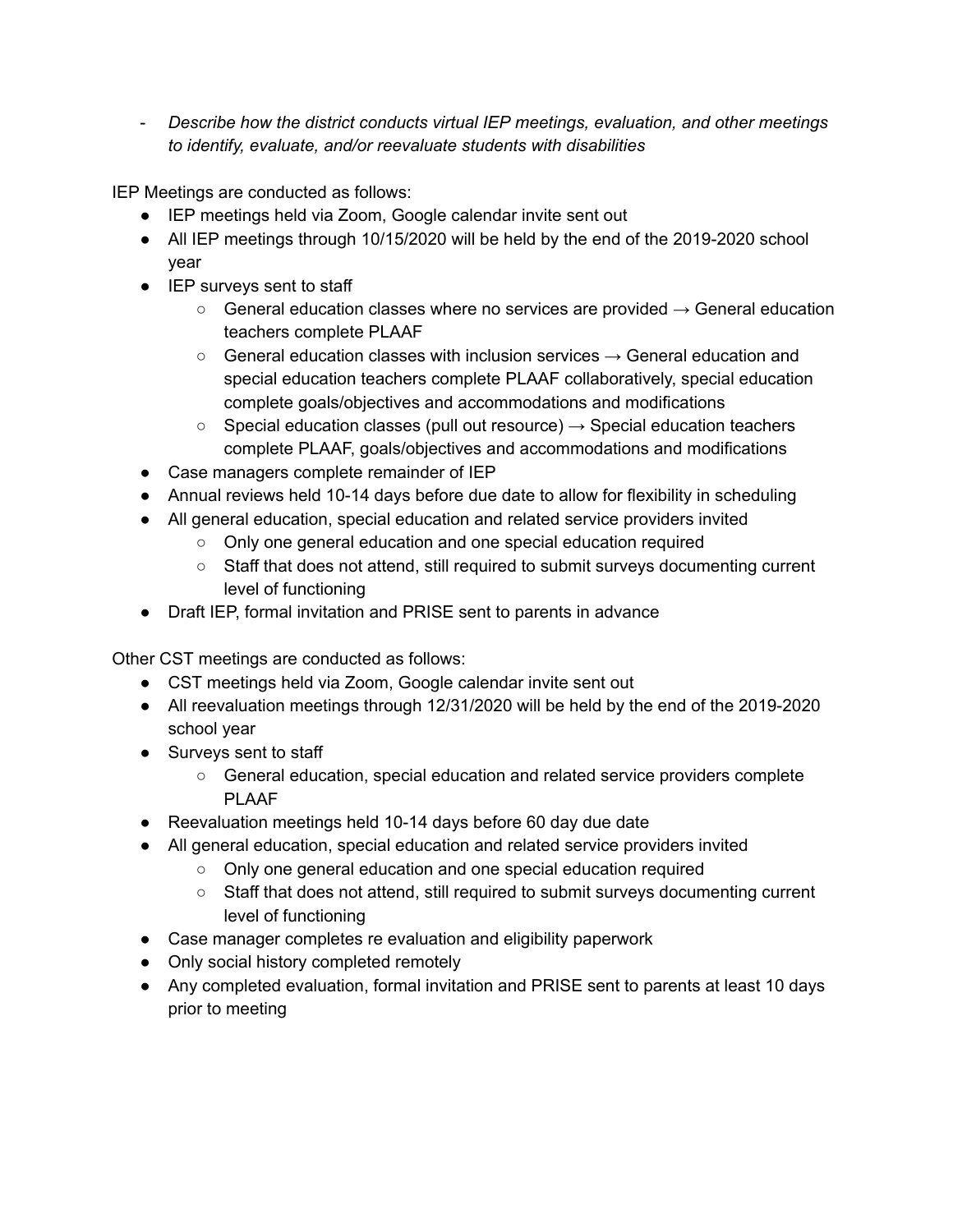### **English Language Learners**

- *Describe the provision of ESL and bilingual education to meet the needs of ELL.*

As indicated in our demographic profile (Appendix A), we have no identified ELL students.

- *Describe how the district communicates with ELL families, including the translation of materials and directions.*

While we do not currently have any identified ELL students, any communication necessitating translation can be provided by our bilingual Principal.

- *Describe how the district uses alternate methods of instruction, differentiation, access to technology, and strategies to troubleshoot ELL access challenges.*

As we have no identified ELL students, this is not applicable.

#### **Safe delivery of meals**

- *Provide an updated plan for the continued safe delivery of meals to students.*

Thanks to a generous offer by the Teaneck Public School District, any student / family in need of a meal is permitted to receive a boxed lunch from Teaneck High School every school day from 11am – 1pm.

#### **Facilities**

- *Provide an outline of how the building will be maintained throughout this extended period of closure.*

As essential employees, school custodial staff continue to maintain the school building throughout the health-related closure, ensuring that it remains a safe and sanitary environment for the eventual return to in-person instruction. All interior surfaces are frequently cleaned and sanitized using an ionizing disinfectant sprayer. In addition, they maintain the outside of the building, including the restriction of access to the outdoor playground area to discourage assembly during mandated social distancing. Custodians will also be responsible for bagging and labeling student belongings from lockers, so that they may eventually be picked up outside of the school building, in accordance with social distancing and school closure mandates.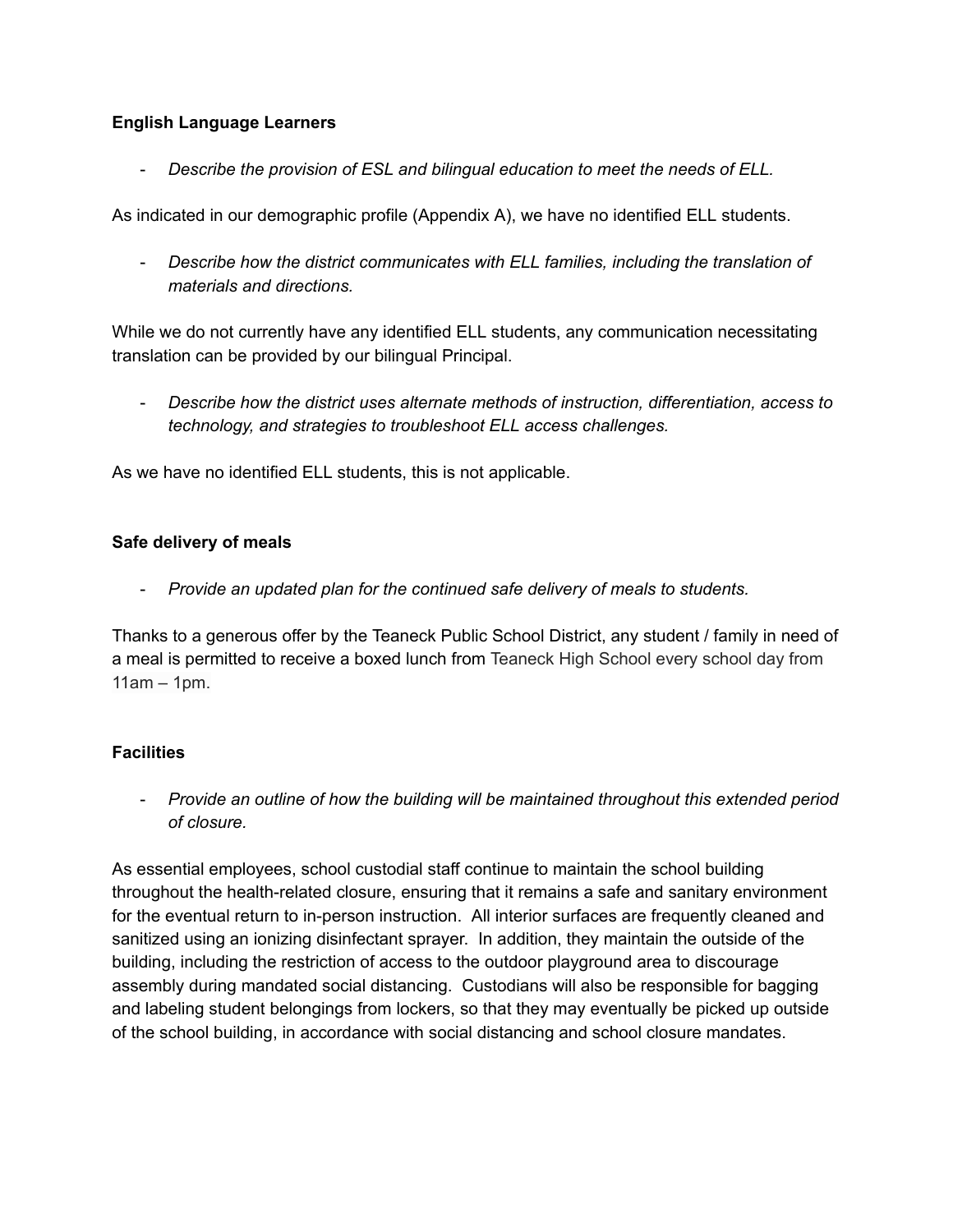#### **Summer Programming**

- *Provide a preliminary outline for the provision of summer services, including:*
	- *- Extended School Year (ESY) for students with disabilities including how ESY will be delivered*

We are prepared to offer ESY either in-person or virtually, depending on what is deemed safe and appropriate, as follows:

Program days: July 6 - July 31 (4 weeks/20 days)

If ESY consists of In-Person Instruction:

- Program hours: 8:30-12:30
- Staff: 3 special education teachers, 3 instructional aides
- Related services: 1 speech/language pathologist, 1 occupational therapist
- Compensation:
	- Teacher: \$50/hour, Instructional Aide: \$15/hour
	- Related Service Provider: \$70/hour
- Supplies: \$200/instructor

If ESY consists of Virtual Instruction:

- Program hours: 20 minute live session daily, daily individualized work and activities per IEP goals
- Staff: 5 special education teachers
- Related services: 1 speech/language pathologist, 1 occupational therapist
- Compensation
	- Teacher: \$50/hour
	- Related Service Provider: \$70/hour
- Supplies: \$200/instructor
- *21st Century programs*

Our Board of Trustees has already approved the operation of science and technology camps for this summer. However, these programs will likely only run if it is deemed safe and appropriate to offer in-person at the school.

- *Assessment of credit loss or shortages for high school seniors and an initial plan to address credit recovery* (Not applicable.)
- *- Assessment of learning loss and an initial plan for potentially addressing learning loss*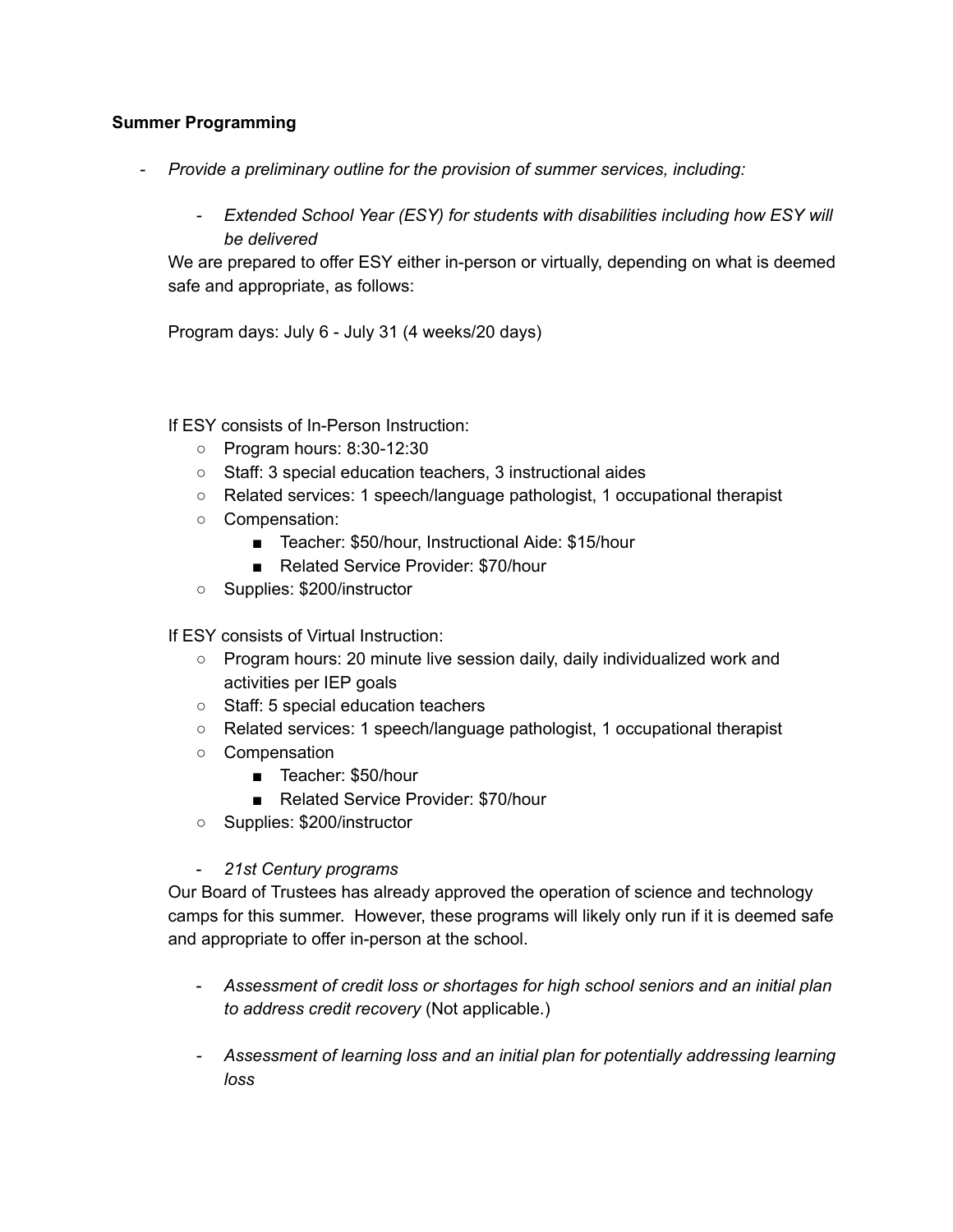We will be conducting year end assessments to determine where academic gaps are. As necessary, our traditional "summer homework" will be more individualized for students and will utilize online learning tools that students are already familiar with. Administration and staff are prepared to change instructional practices and schedules to address learning loss in the fall.

## - *STEM or other programs using reallocated grant funds*

Aside from additional professional development opportunities, there have been no new STEM programs planned.

- *Title 1 extended learning programs* (Not applicable.)

# *- Any preliminary plans for Class of 2020 graduation ceremonies*

We are investigating virtual or delayed graduation ceremonies as potential options.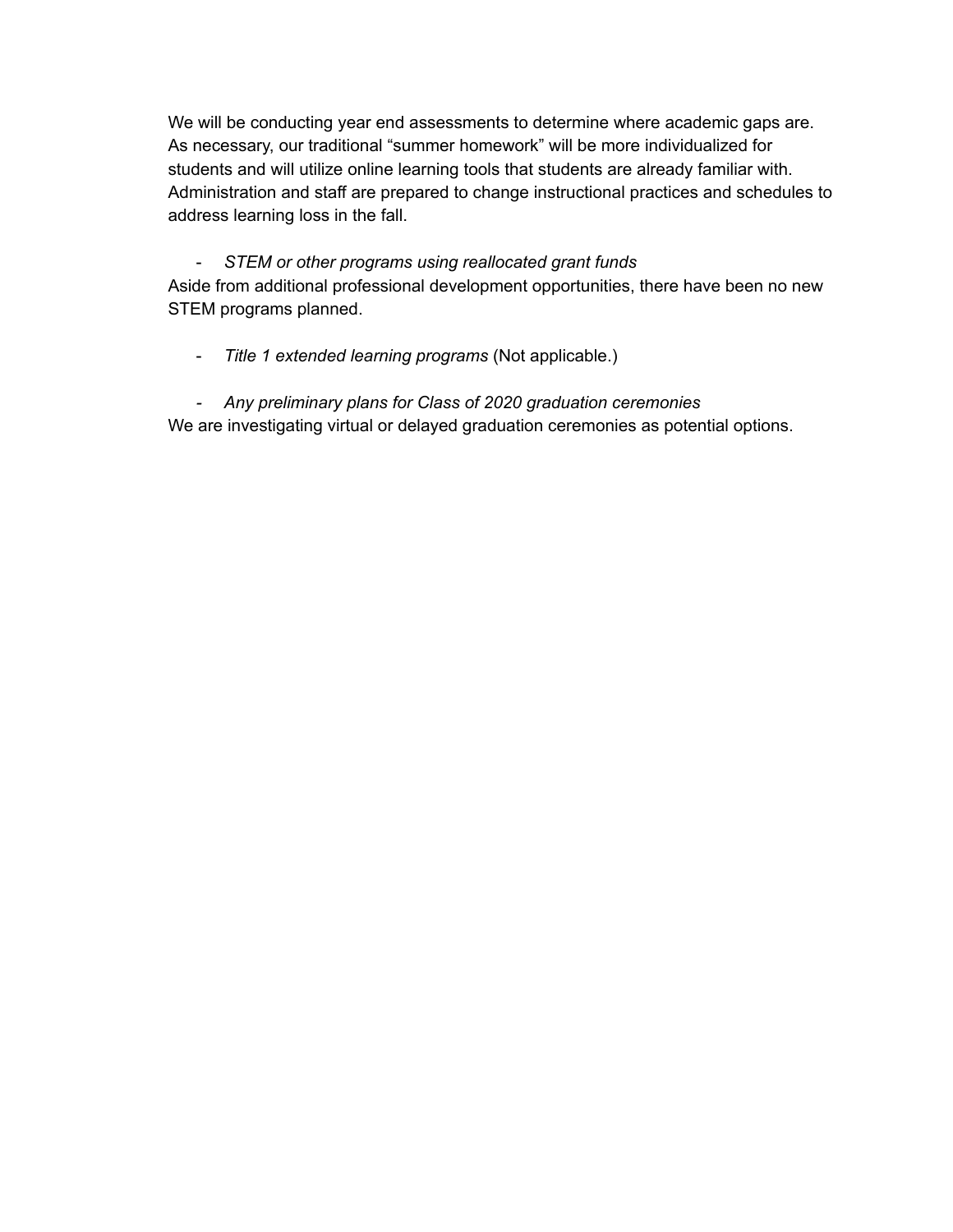## **APPENDIX A: Teaneck Community Charter School Demographic Profile**

Total Enrollment: 333 students Preschool: 0 students (N/A) Homeless: 0 students Migrant LSE: 0 students Students with Disabilities: 64 students (19%) English Language Learners: 0 students Economically Disadvantaged: 58 students (17%)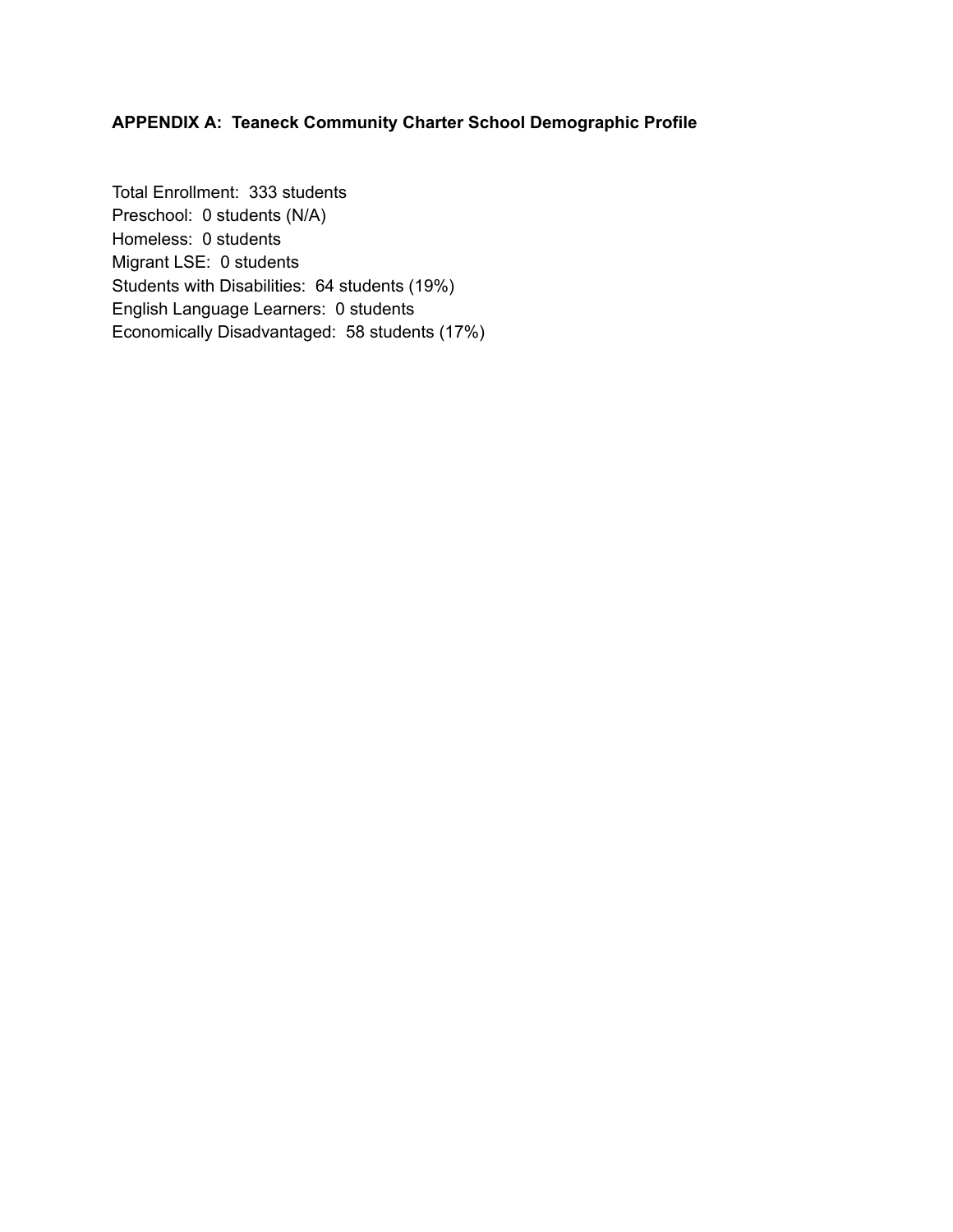## **APPENDIX B: Essential Employee List**

The following positions are considered "essential" during the health-related closure. While they may be able to conduct most work remotely, the nature of their position requires at least some on-site presence, as needed:

| <b>Position</b>                     | Role(s)                                                            |
|-------------------------------------|--------------------------------------------------------------------|
| Lead Person / Director              | Chief School Administrator / Implementation of School Closure Plan |
| Principal                           | Instructional and Curricular Oversight and Student Affairs         |
| <b>Business Administrator</b>       | <b>Budget and Financial Operations and Compliance</b>              |
| <b>Director of Special Services</b> | Special Education Implementation and Compliance                    |
| Administrative Assistants           | Payroll, Accounts Payable, Mail Services, Student Registrar        |
| <b>School Nurse</b>                 | Maintenance of Student Medical Records                             |
| Custodians                          | Maintenance and Sanitation of School Building and Grounds          |

*Note: While not included on this list, instructional staff may enter the school building on an as-needed basis to get supplies and instructional materials, provided that they notify the Lead Person in advance.*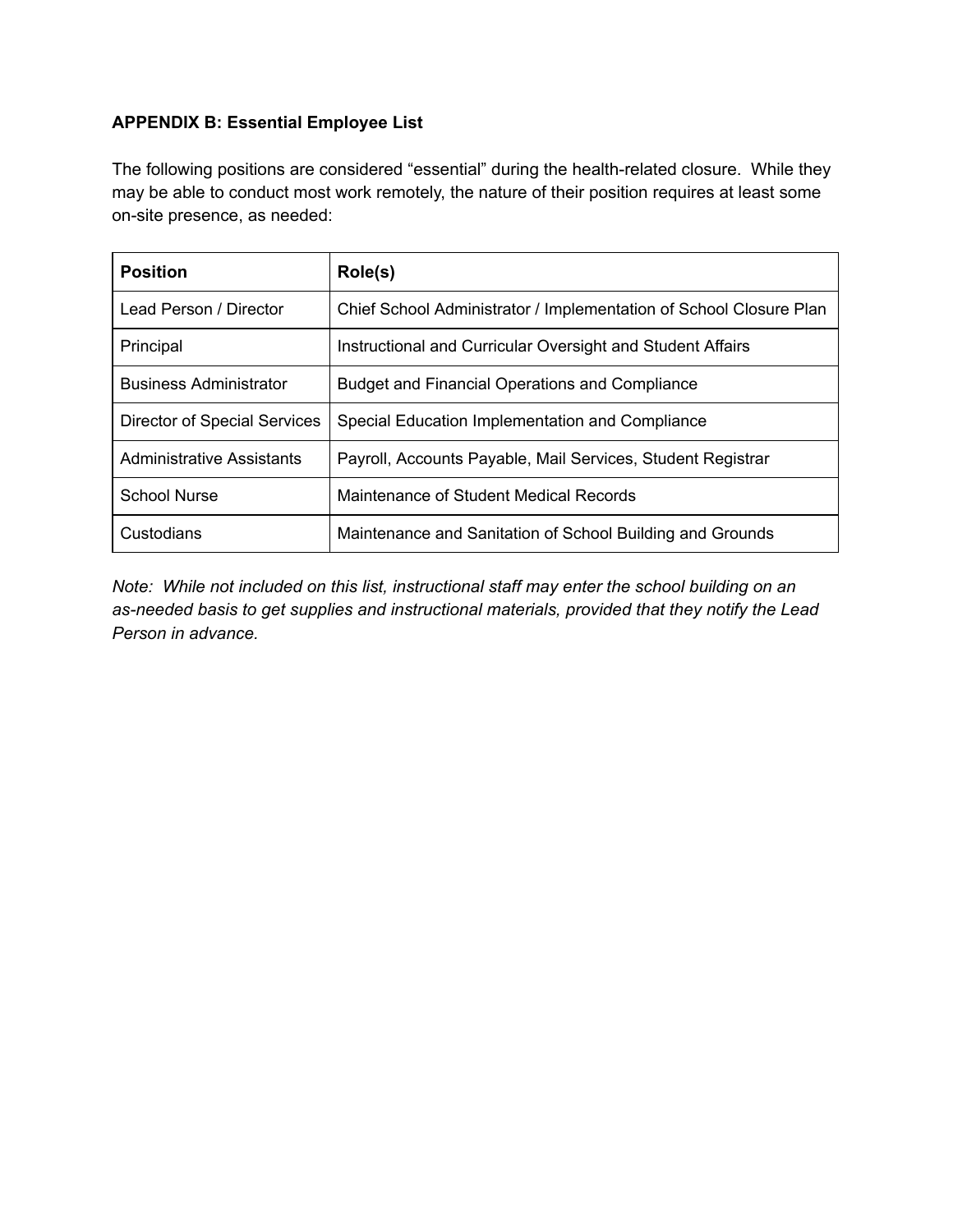# **APPENDIX C: TCCS Distance Learning "Suggested" Schedules by Grade Levels**

## **Kindergarten**

|             | <b>Time Table</b>                                                                                                                |                                                                          | Kindergarten estimated time table for school day.<br>Flexible times, keep in mind the BEST time for their little<br>brains is the morning 9:00am -11:00am |                                                                         |                                                                         | <b>Specials</b>                                                                                                                                               |
|-------------|----------------------------------------------------------------------------------------------------------------------------------|--------------------------------------------------------------------------|-----------------------------------------------------------------------------------------------------------------------------------------------------------|-------------------------------------------------------------------------|-------------------------------------------------------------------------|---------------------------------------------------------------------------------------------------------------------------------------------------------------|
| Literacy    | Monday<br>15 minute<br>Independent work<br>(5/10 minute video)                                                                   | Tuesday<br>Social<br>Studies/Science<br>(brainpopjr)<br><b>IOminutes</b> | Wednesday<br>15 minute<br>Independent work<br>(5/10 minute video)                                                                                         | <b>Thursday</b><br>15 minute<br>Independent work<br>(5/10 minute video) | Friday<br>Social<br>Studies/Science<br>(brainpopjr)<br><b>IOminutes</b> | Art<br>Music<br>Spanish                                                                                                                                       |
| Sight Words | 15 minute<br>Independent work                                                                                                    | 15 minute<br>Independent work                                            | 15 minute<br>Independent work                                                                                                                             | 15 minute<br>Independent work                                           | 15 minute<br>Independent work                                           | Gym<br>$1:00 - 1:20$<br>Office hours<br><b>Extra time</b><br>* 20/25 minute<br>independent reading<br>*20 minute<br>Read aloud (parent<br>or on-line reading) |
| Writing     | IO/I5 minute<br>Independent work                                                                                                 | 10/15 minute<br>Independent work                                         | 0/15 minute<br>Independent work<br>Social<br>Studies/Science<br>10/15 minutes<br>Writing/Art Project                                                      | 0/15 minute<br>Independent work                                         | 10/15 minute<br>Independent work                                        |                                                                                                                                                               |
| Math        | 30 minute<br>Total time including<br>Video and textbook<br>assignment<br>© The Printable Princess   www.ThePrintablePrincess.com | 30 minute<br>Total time including<br>Video and textbook<br>assignment    | 30 minute<br>Total time including<br>Video and textbook<br>assignment                                                                                     | 30 minute<br>Total time including<br>Video and textbook<br>assignment   | 15 min Review/hands<br>on activity                                      | *30/40 minute Raz<br>kids and Smarty Ants<br>*Weekly Check in<br>with teacher (one to<br>one and/or group)                                                    |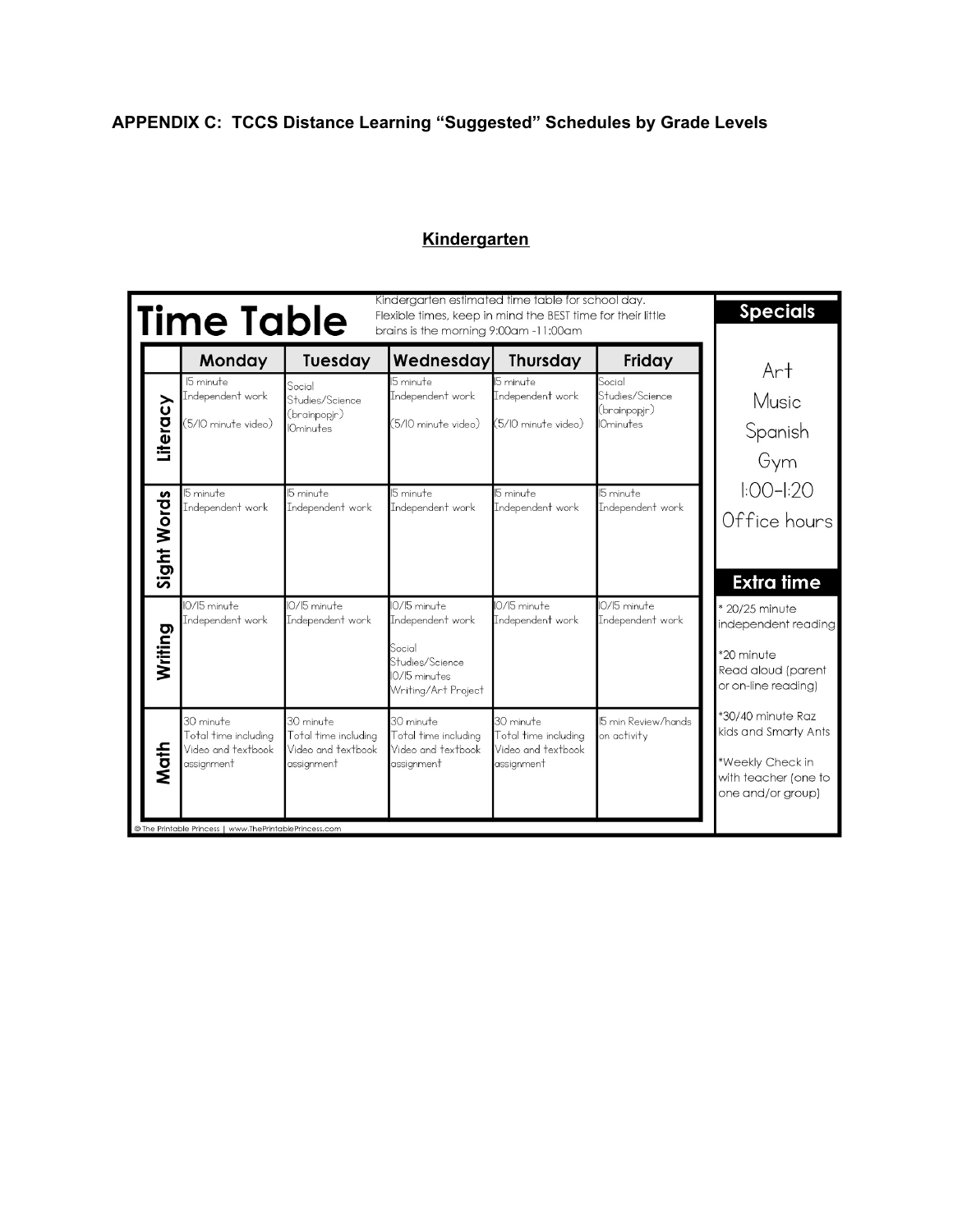## **1st-2nd Grade**

|                 | <b>Monday</b>                | <b>Tuesday</b> | Wednesday | Thursday | <b>Friday</b>     |  |
|-----------------|------------------------------|----------------|-----------|----------|-------------------|--|
| $9:00 - 9:45$   | Phonics                      |                |           |          |                   |  |
| 10:00-10:45     | Reading                      |                |           |          |                   |  |
| 11:00-11:45     | Writing                      |                |           |          |                   |  |
| $11:45 - 12:15$ | <b>Break</b>                 |                |           |          |                   |  |
| 12:15-1:00      | Math                         |                |           |          |                   |  |
| $1:00-1:45$     | <b>Music</b>                 | Gym            | Art       | Spanish  | Student<br>Choice |  |
| $1:45 - 2:30$   | Science                      |                |           |          |                   |  |
| 2:30-3:00       | <b>Teacher Support Hours</b> |                |           |          |                   |  |

## **3rd-4th Grade**

| <b>Monday</b>                    | <b>Tuesday</b>             | Wednesday                                                | <b>Thursday</b>                      | <b>Friday</b>                       |
|----------------------------------|----------------------------|----------------------------------------------------------|--------------------------------------|-------------------------------------|
| $9:00 - 9:45$                    | $9:00 - 9:45$              | $9:00 - 9:45$                                            | $9:00 - 9:45$                        | $9:00 - 9:45$                       |
| Reading                          | Reading                    | Reading                                                  | Reading                              | Reading                             |
| 10:00-10:45<br>Wriitng           | $10:00 - 10:45$<br>Writing | $10:00 - 10:45$<br>$10:00 - 10:45$<br>Writing<br>Writing |                                      | 10:00-10:45<br>Writing              |
| $11:00 - 11:45$                  | $11:00 - 11:45$            | $11:00 - 11:45$                                          | $11:00 - 11:45$                      | $11:00 - 11:45$                     |
| Math                             | Math                       | Math                                                     | Math                                 | Math                                |
| <b>Break</b>                     | <b>Break</b>               | <b>Break</b>                                             | <b>Break</b>                         | <b>Break</b>                        |
| $12:15-1:00$                     | $12:15-1$                  | $12:15-1:00$                                             | $12:15-1:00$                         | $12:15-1:00$                        |
| Science                          | <b>Science</b>             | Science                                                  | Science                              | <b>Science</b>                      |
| $1:00-1:45$                      | $1:00-1:45$                | $1:00-1:45$                                              | $1:00-1:45$                          | $1:00-1:45$                         |
| <b>Specials</b>                  | <b>Specials</b>            | <b>Specials</b>                                          | <b>Specials</b>                      | <b>Specials</b>                     |
| (Spanish)                        | (Music)                    | (Gym/Health)                                             | (Art)                                | (Gym/Health)                        |
| $1:45-2:30$<br><b>Word Study</b> | $1:45-2:30$<br><b>STEM</b> | $1:45-2:30$<br>Organizational<br><b>Skills</b>           | $1:45-2:30$<br><b>Social Studies</b> | $1:45-2:30$<br>Homeroom<br>check-in |